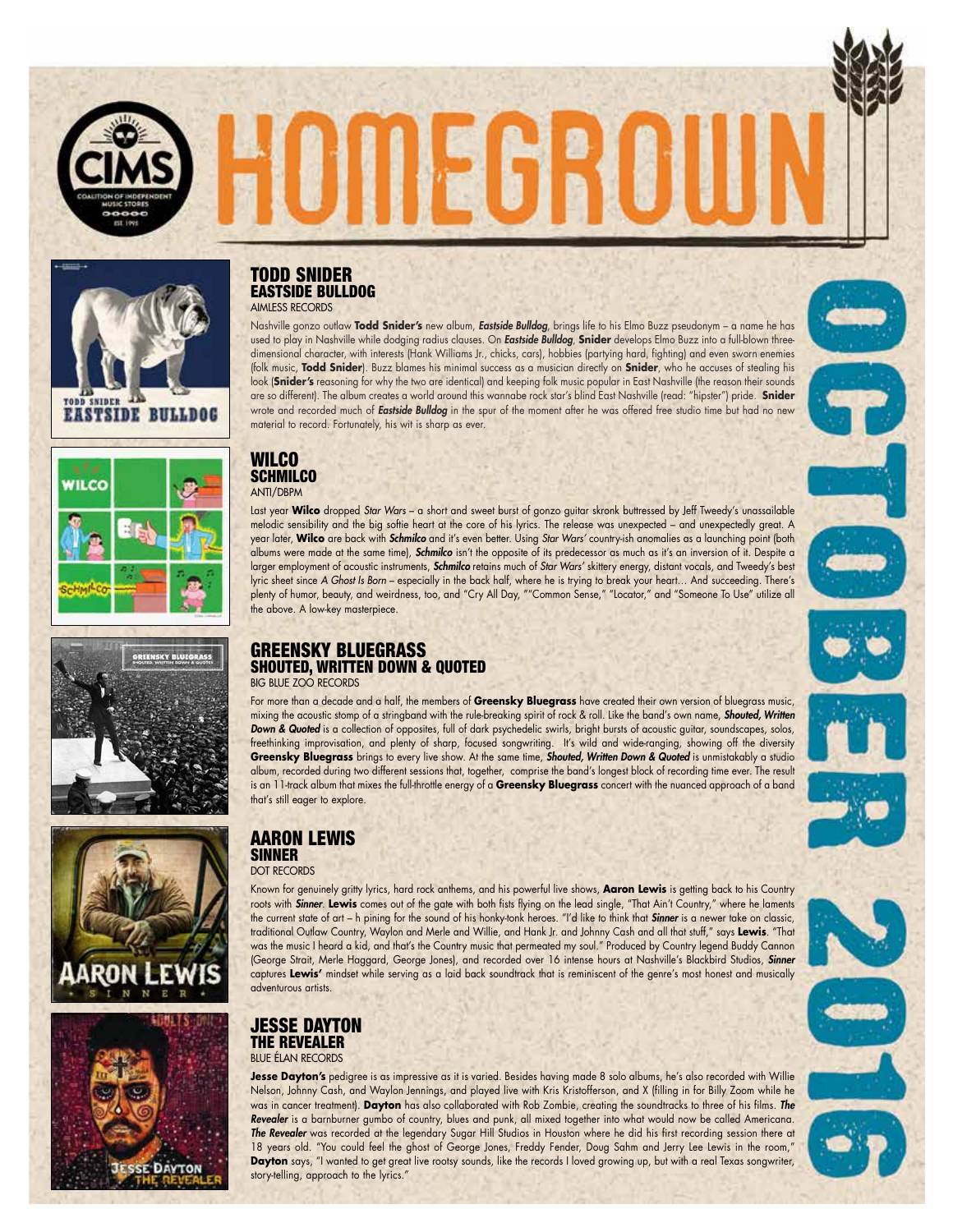









## THE HANDSOME FAMILY UNSEEN

MILK & SCISSORS MUSIC

*Unseen*, the new album from husband and wife duo Brett and Rennie Sparks – aka **The Handsome Family** – is the their first release since finding unexpected worldwide fame after their song "Far From Any Road" was picked as the **True Detective Season 1** theme song. Recorded in the Sparks' home studio at night "with only hawk moths listening" *Unseen* is an epic western gothic masterpiece drawing from real life events: "Gold" first began when a bunch of twenty-dollar bills blew in Brett's face in a parking lot dust storm and "Gentlemen" is a tribute to William Crookes who built the first vacuum tube in 1875, hoping to detect spirits from alternate dimensions. Many tracks fix around the idea that light emanates from things we can't see, including behind "The Red Door," in the empty hands of blackjack losers ("The Silver Light"), and amidst desert bones bleaching in the sun ("King of Dust"). You need this.

**IIIEHE** 

#### LIL' ED & THE BLUES IMPERIALS THE BIG SOUND OF LIL' ED & THE BLUES IMPERIALS ALLIGATOR RECORDS

**Lil' Ed Williams** comes to the blues naturally. His uncle, Chicago slide guitar king and master songwriter J.B. Hutto, taught him how to feel, not just play the blues. Nine albums and thousands of performances later, **Lil' Ed** is rightly hailed as a giant. *The Big Sound Of Lil' Ed & The Blues Imperials* features **Lil' Ed's** incendiary playing and playful, passionate singing, with the raggedbut-right **Blues Imperials** cooking like mad alongside him. Produced by **Lil' Ed** and Alligator president Bruce Iglauer, it is a tour-de-force of authentic, deeply rooted Chicago blues. **Lil' Ed** wrote or co-wrote all but two of album's 14 songs, the other gems written by Uncle J.B. The *Chicago Reader* says the band's music "is a soundtrack for dancing and celebration infused with a sense of hard-won survival. **Williams** attacks his lyrics like he attacks his guitar: with bare-bones intensity that makes each word sound like a matter of life or death."

# MANDOLIN ORANGE BLINDFALLER

YEP ROC RECORDS

Lean in to North Carolina duo **Mandolin Orange's** new album, *Blindfaller*, and it's bound to happen: You'll suddenly pick up on the power and devastation lurking in its quietude, the doom hiding beneath its unvarnished beauty. In fact, there's heartache by the numbers on *Blindfaller*. Take "Gospel Shoes," a gimlet-eyed critique of how politicians have used faith as a weapon. If you didn't know better, you'd swear "Picking Up Pieces" is a tearjerker George Jones or Willie Nelson sang back in the early 1970s. A country dirge with soulful washes of pedal steel and mandolin, "Wildfire" details the lingering, present-day devastation of slavery and the Civil War. But there's also room for detours: Straight out of a honky tonk, "Hard Travelin'" lets the band shift into overdrive with a freewheeling ode to life on the road. You'd be forgiven for thinking *Blindfaller* was a country music classic. One day it will be.

#### WILLIE NELSON FOR THE GOOD TIMES: A TRIBUTE TO RAY PRICE **LEGACY**

*For the Good Times: A Tribute to Ray Price* finds the one-and-only **Willie Nelson** paying tribute to one of his most legendary influences, longtime friend (and former boss – **Nelson** was a member of the Cherokee Cowboys in 1961), **Ray Price**, who passed away in 2013. The album debuts **Willie's** new interpretations of 12 songs **Price** made famous, including "Heartaches by the Number," "Crazy Arms," "Night Life," "Faded Love" and "For the Good Times." It was produced and arranged by longtime **Nelson** and **Price** friends / collaborators Fred Foster and Bergen White. *For the Good Times* showcases the breadth of **Price's** output by featuring **Nelson's** unique approach in his tribute. For the more traditional country songs, **Nelson** and Foster recruited the Grammy Award-winning Western swing outfit The Time Jumpers, featuring such luminaries as guitarist Vince Gill and pedal steel player Paul Franklin.





he Handsome Family